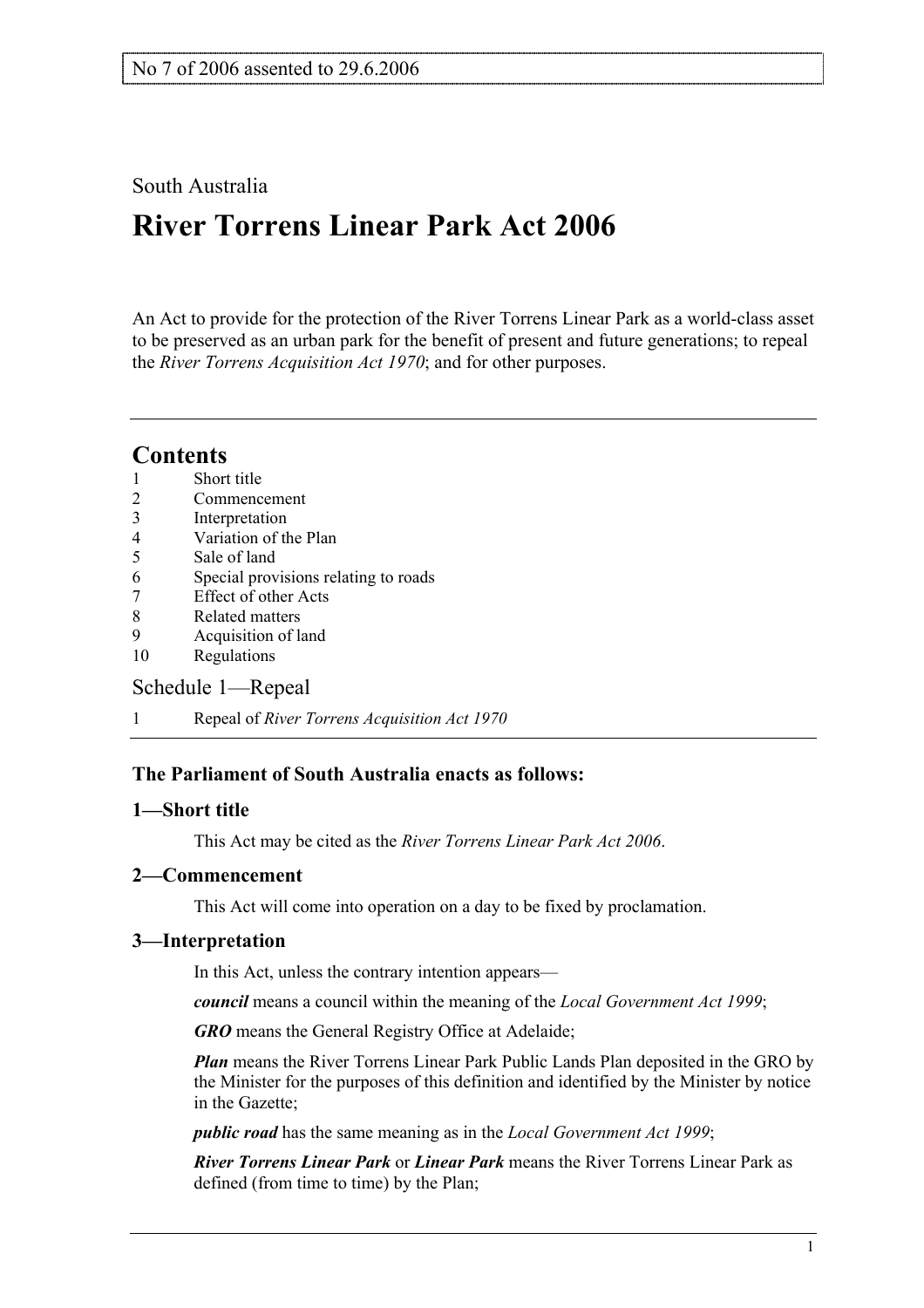*State agency* means—

- (a) the Crown or a Minister of the Crown;
- (b) an agency or instrumentality of the Crown (including a Department or administrative unit of the State);
- (c) a council;
- (d) any other prescribed person or prescribed body acting under the express authority of the Crown,

but does not include a person or body excluded from the ambit of this definition by regulation.

#### **4—Variation of the Plan**

- (1) The Minister may, by instrument deposited in the GRO, vary the Plan.
- (2) However—
	- (a) a variation may not be made unless the Minister—
		- (i) has given written notice of the proposed variation to any council that would be affected by the variation; and
		- (ii) has given consideration to any submission made by such a council within a period (of between 3 and 6 weeks) specified by the Minister in the notice; and
	- (b) a variation may not be made by virtue of which land ceases to be included in the Linear Park except in accordance with a resolution passed by both Houses of Parliament.

#### **5—Sale of land**

- (1) Subject to this section, land within the River Torrens Linear Park may not be sold or otherwise disposed of except in accordance with a resolution passed by both Houses of Parliament.
- (2) This section does not apply to the sale or other disposal of land to a State agency.

#### **6—Special provisions relating to roads**

- (1) An area identified as a *road area* in the Plan on the commencement of this section will be taken to be a public road (and to have been established in accordance with the *Roads (Opening and Closing) Act 1991*).
- (2) The Minister may, by instrument deposited in the GRO, vary the Plan to ensure consistency with any road process under the *Roads (Opening and Closing) Act 1991*.
- (3) An instrument under subsection (2) will have effect despite any other section.

#### **7—Effect of other Acts**

- (1) The Minister may, by instrument deposited in the GRO, vary the Plan to ensure consistency with the operation or effect of another Act (including an Act amending another Act) enacted after the commencement of this section.
- (2) An instrument under subsection (1) will have effect despite any other section.